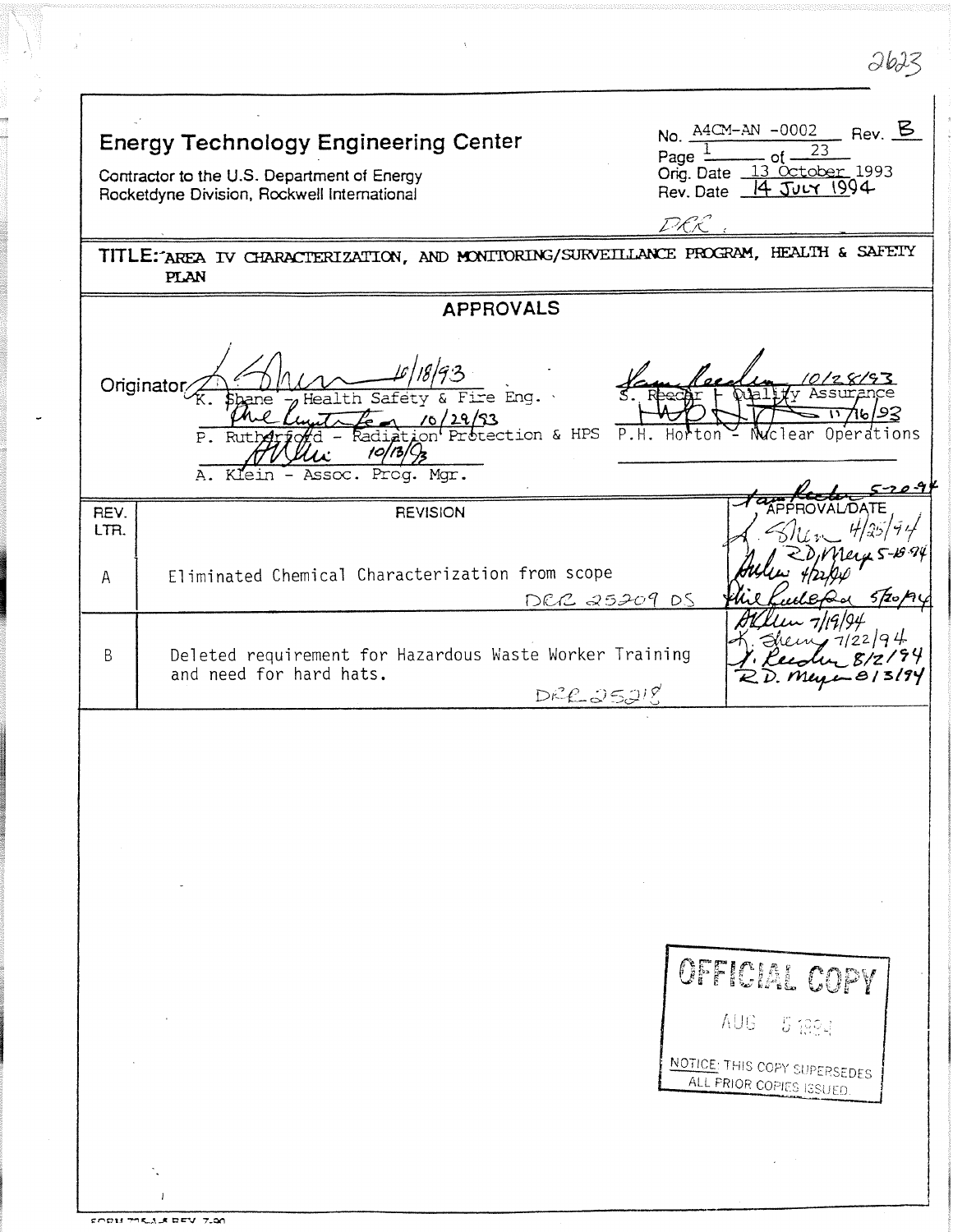**No.A4CM-AN-002 REV. B PAGE 2 of** 23 ORE. **DATE: 13 October 1993 REV. DATE: 14 July 1994** 

# **HEALTH AND SAFETY PLAN AREA IV CHARACTERIZATION**

### **TABLE OF CONTENTS**

- 1. INTRODUCTION
- 2. SITE DESCRIPTION AND HISTORICAL BACKGROUND
- **3.** SAFETY AUTHORITY KEY **PERSONNEL/RESPONSIBILITIES**

#### 4. HAZARD ANALYSIS

- 
- \* CHEMICAL HAZARD<br>\* RADIOACTIVE HAZARD<br>\* ENVIRONMENTAL STRE
- \* ENVIRONMENTAL STRESS & HAZARDS OTHER PHYSICAL AGENTS
- 

#### 5. TRAINING REQUIREMENTS

- 6. PERSONAL PROTECTIVE EQUIPMENT
- 7. MEDICAL SURVEILLANCE PROGRAM
- 8. EMERGENCY RESPONSE PLAN
- 9. DOCUMENTATION REQUIREMENTS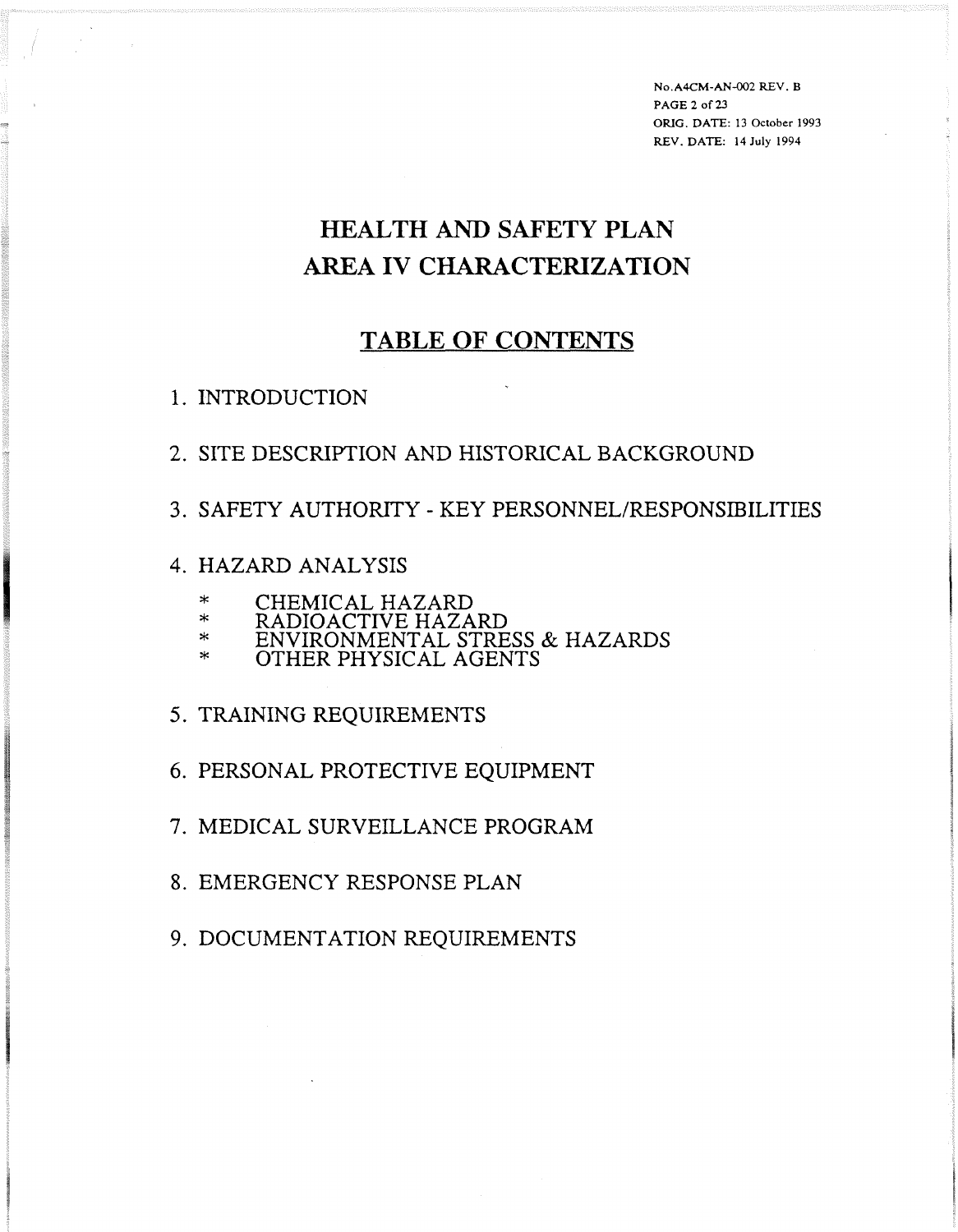**No. A4CM-AN-002 REV. B PAGE 3 of 23 ORIG. DATE: 13 October 1993 REV. DATE: 14 July 1994** 

#### **INTRODUCTION**

The Area IV region of Rocketdyne's Santa Susana Field Laboratory will be systematically examined for the presence of radiological contamination. The examination will include both field surveying with qualitative & quantitative instruments, and samples will be sent to laboratories for quantitative analysis. The resultant findings will be presented in a report characterizing the site with respect to the nature and extent of contamination.

The activities to be performed under this plan are described in two documents:

- (1) *Area IV Radiological Characterization Plan,* A4CM-AN-0003; and
- (2) *Area IV Monitoring and Surveillance Plan,* ER-AN-0006.

The hazards associated with implementation of these plans are common and have been consolidated into this single Health and Safety Plan.

The initial activity is to implement item (1). Item (2), the *Area IV Monitoring and Surveillance Plan* is not yet funded.

This plan establishes requirements and provides guidelines for worker safety during field activities at the location identified below as Area IV. Field activities will include:

- (1) Site coordinate grid surveying;
- (2) Site ambient radiation surveying;
- (3) Environmental media sampling:
	- (a) Collection of soil samples from varying depth using a power auger and transferring the samples to sampling jars;
	- (b) Collection of limited surface water samples;
	- (c) Collection of vegetation samples.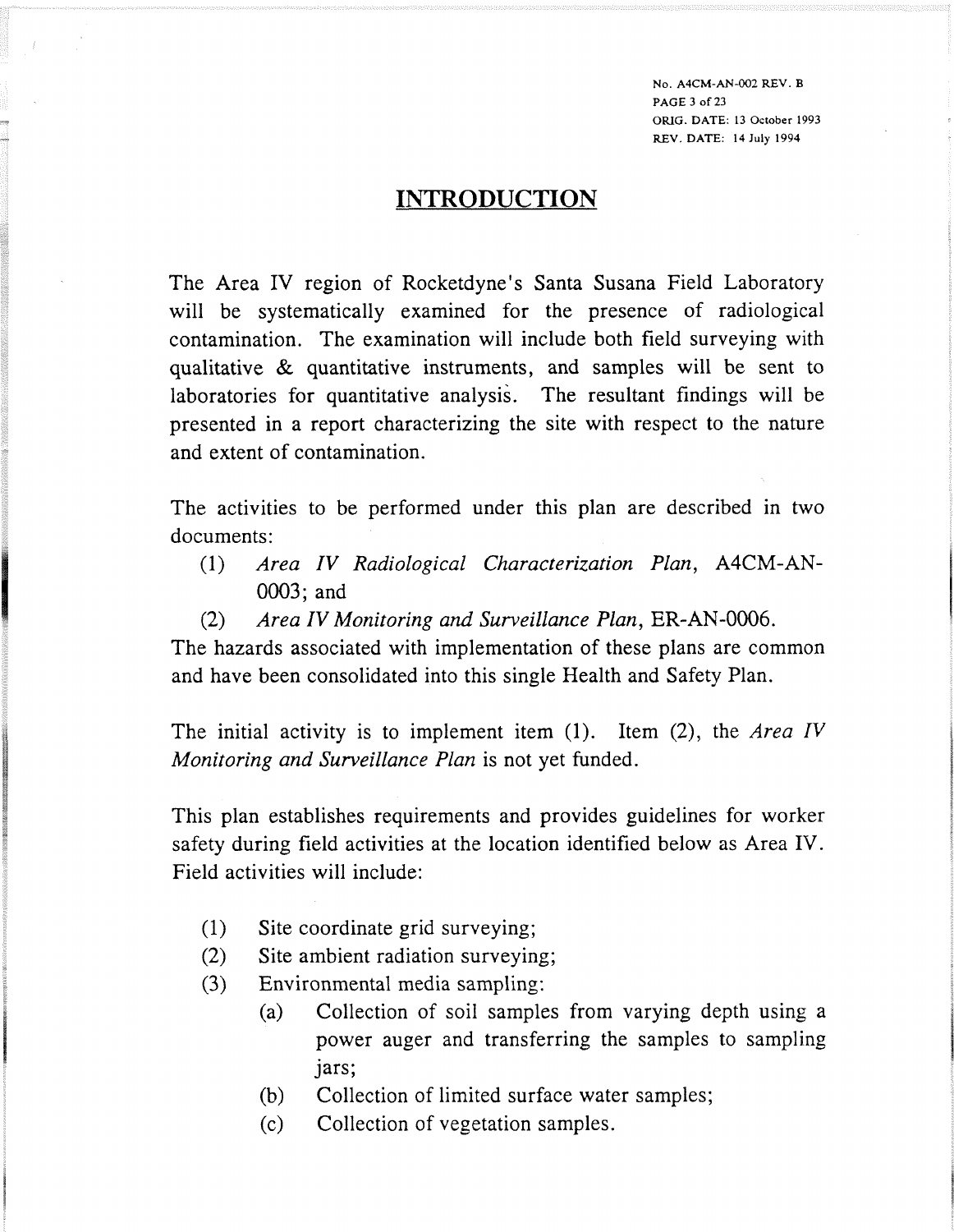**NO. A4CM-AN-002 REV. B PAGE 4 of** 23 **ORIG. DATE: 13 October 1993 REV. DATE: 14 July 1994** 

(4) Emission/effluent sampling - This activity will be conducted as part of Rocketdyne's on-going activities to satisfy environmental monitoring requirements.

The purpose of this plan is to assign responsibilities, establish personal protection standards, outline mandatory safety practices and provide for contingencies that may arise.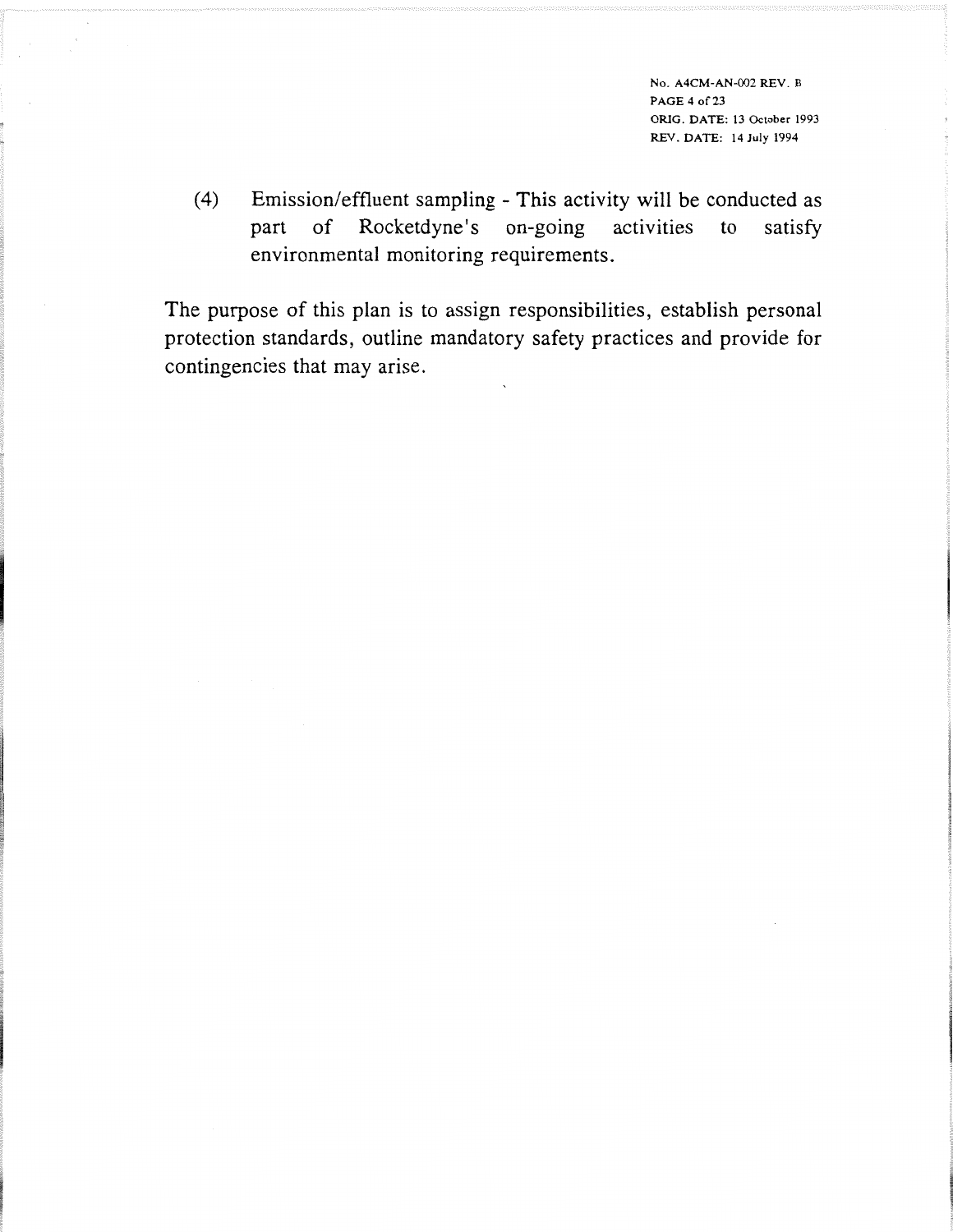**No.A4CM-AN-002 REV. B PAGE 5 of 23 ORIG. DATE: 13 October 1993 REV. DATE: 14 July 1994** 

### **SITE DESCRIPTION & HISTORICAL BACKGROUND**

Area IV is one of four geographical divisions of the Santa Susana Field Laboratory (SSFL). SSFL is divided based on ownership and operations conducted therein. Area JY encompasses 290 acres of the northwest section of SSFL normally referred to as Burro Flats.

The SSFL is located in eastern Ventura County, California near the Ventura County-Los Angeles County border. It is located in mountainous terrain at approximately 1,700 to 2,200 ft above mean standard sea level. The total area of the SSFL is approximately 2,688 acres. The facility is bordered to the north by Simi Valley, to the east by the community of San Fernando Valley, and to the southwest by the Thousand Oaks area. Each community has a population that exceeds 100,000 persons.

Shortly after the passage of the Atomic Energy Act in 1946, North American Aviation, Inc. (NAA) began to investigate business opportunities relative to peaceful uses of atomic energy. About the same time, NAA purchased a large tract in the Simi Hills, primarily for the purpose of testing rocket engines. This tract became known as the Santa Susana Field Laboratory (SSFL). When the Atomics International Division (AI) of NAA was formed in 1955, a remote site was needed for nuclear reactor development and testing. A1 took over the portion of SSFL that is now designated as Area IV. AI's NAA sister division, Rocketdyne, occupied Areas I, 11, and III for rocket engine testing. In 1966, NAA merged with Rockwell-Standard to form North American Rockwell. The name of the corporation was later changed to the present name, Rockwell International.

A1 activities at Area IV in the late 1950's and 1960's were directed primarily to development of advanced nuclear energy power plants and associated research & development. Several facilities were constructed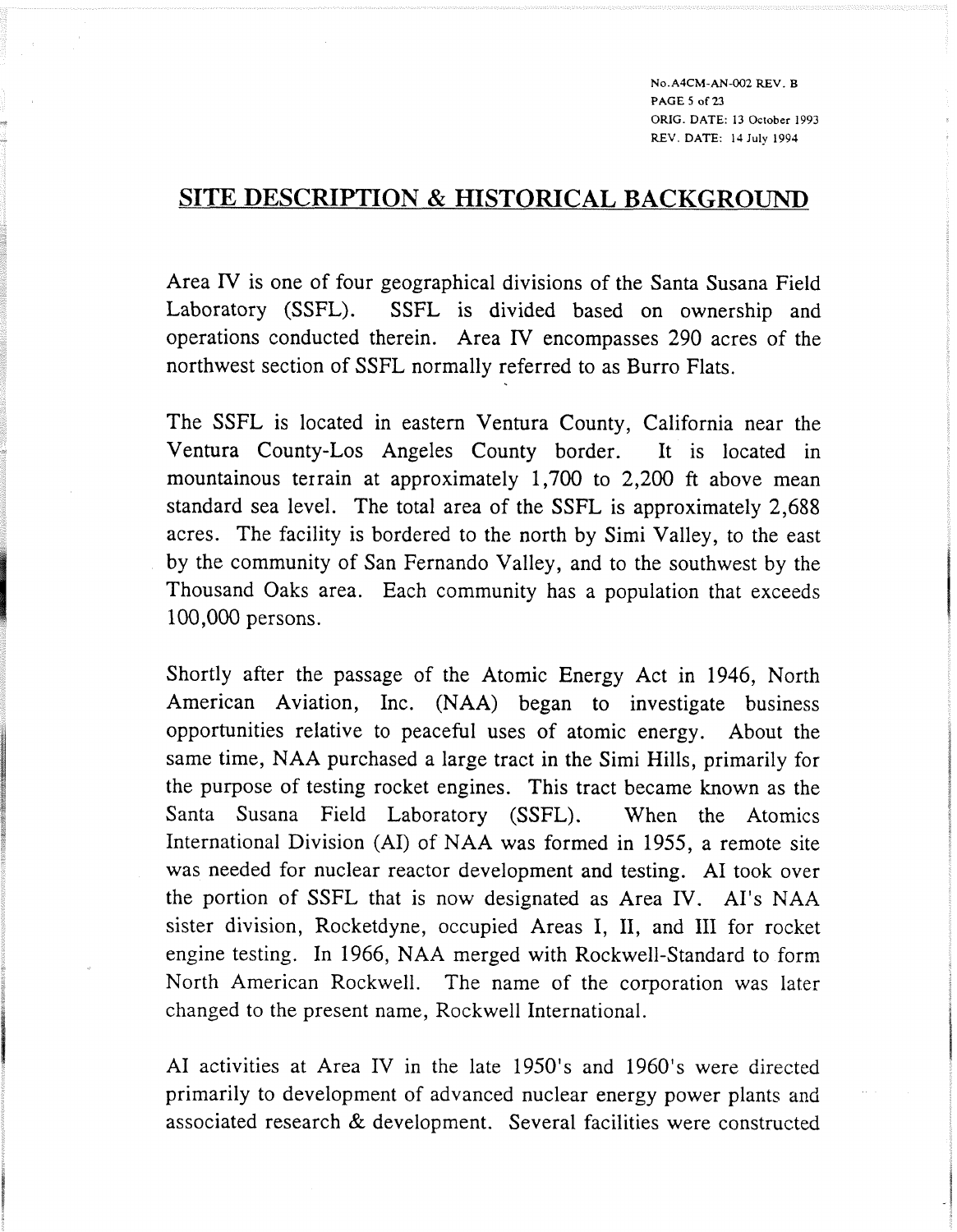*No.A4CM-AN-002 REV. B PAGE 6 of* 23 *ORIG. DATE: 13 October 1993 REV. DATE: 14* **July** *1994* 

and operated to support these activities. (please refer to *Area IV Radiological Characterization Plan A4CM-AN-0003)* 

In 1978, with the decline of nuclear power and associated R&D efforts, A1 expanded it's activities to cover general energy related technology. About the same time, A1 was reorganized and absorbed into the Energy Systems Group (ESG). In 1984, ESG (including ETEC) was merged into the Rocketdyne Division of Rockwell International. Since then, Rocketdyne has operated all parts of SSFL.

By the mid-1970's, operations had ended at all nuclear reactors and most other nuclear facilities. Non-nuclear work then dominated Area N. Decontamination and decommissioning (D&D) work for Area IV began as early as 1975 and continues. Over 90% of the facilities have been cleaned, with over 99% of the radioactivity removed. The last nuclear fuel materials were shipped from the site in May 1989. Activities at the site is currently limited to decommissioning operations only.

The use of chemical compounds of many types was associated with the research and development activities. Materials of construction, solvents, working fluids, heat transport media, etc. have all been employed during the site occupation. Treatment and disposal of nonradioactive (eg.chemica1) contaminants were added to the remediation plan. While examining the site for the presence of radionuclides, the potential exists that chemical substances may be found, exposing survey personnel to chemical hazards.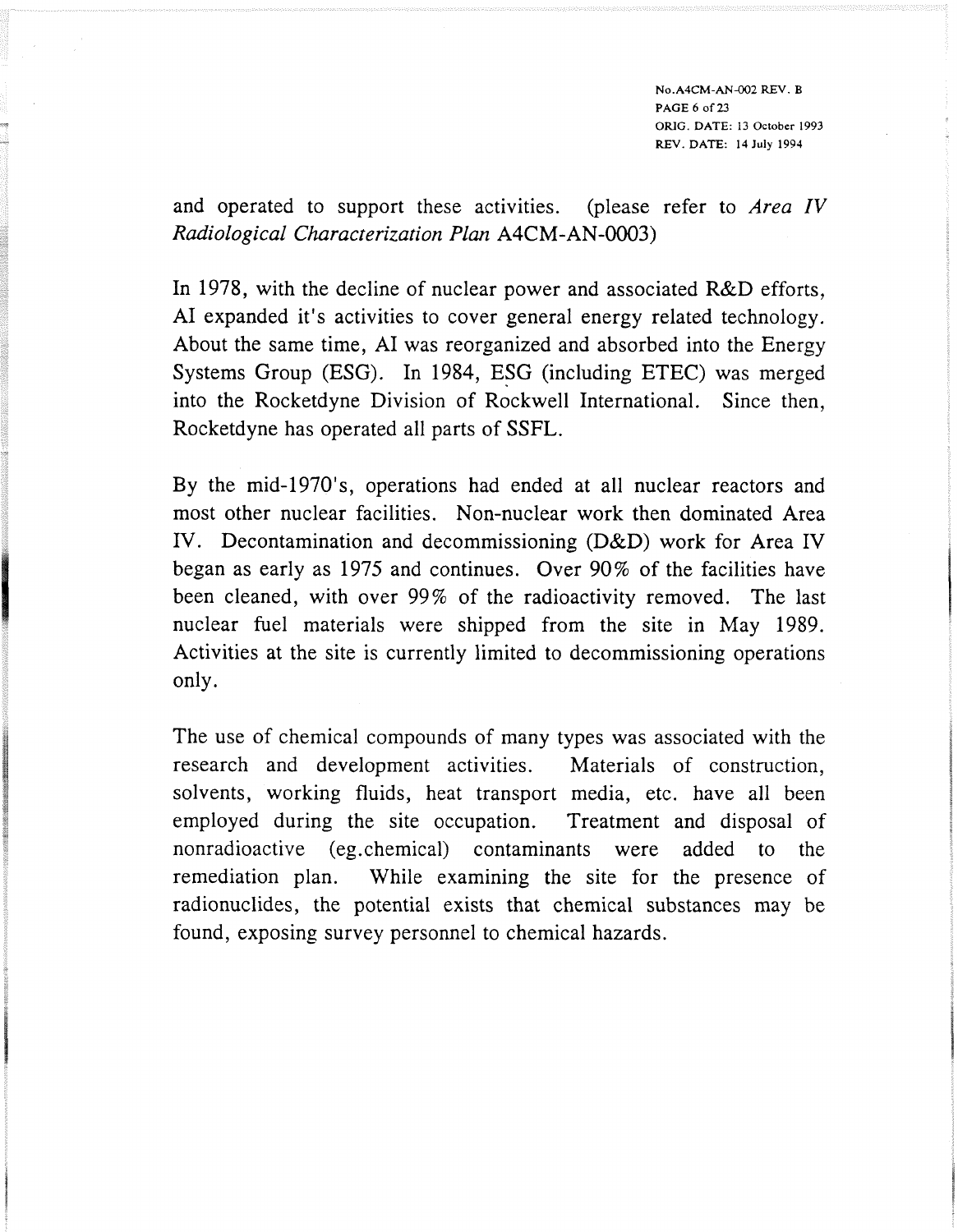**No.A4CM-AN-002 REV. B PAGE 7 of ORIG. DATE: 13 October 1993 REV. DATE: 14 July 1994** 

# **SAFETY AUTHORIZATION EXY PERSONNEL** & **ORGANIZATION**

The provisions of the Health and Safety Plan are mandatory for all Rocketdyne employees working on-site. Also applicable are the requirements of the Rocketdyne Health and Safety Procedures Manual. Work by contractors will be governed by Health and Safety Plans prepared by them and approved by Rocketdyne.

The Associate Program Manager (APM) and the Health and Safety Officer (HSO) are responsible for implementation of this plan.

The APM has overall responsibility for initiating and directing a reasonable and effective program of personal protection and accident prevention. The APM will supervise the allocation of resources and staffing to implement specific aspects of this plan. The APM may delegate authority to expedite any application of the program.

The APM shall direct all on-site field activities. The APM has the following primary responsibilities:

- \* Assure that personnel are aware of the provisions of this plan;
- \* Assure that appropriate personal protective equipment (PPE) is available;
- \* Monitor the safety performance of all personnel to ensure that the required work practices are employed;
- \* Correct any work practices or conditions that may result in injury or exposure to hazardous substances; and
- \* Prepare any accident/incident reports.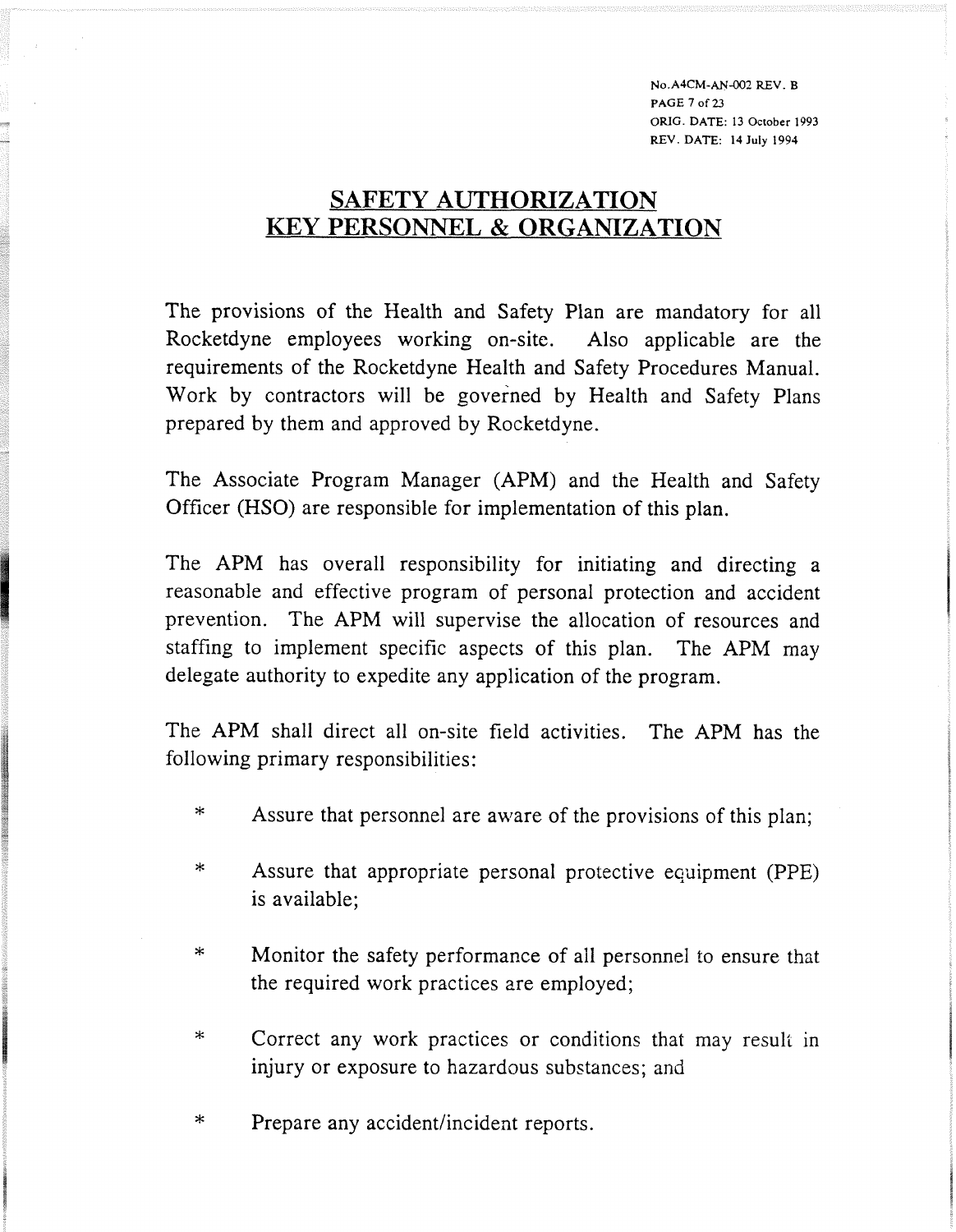**No.A4CM-AN-002 REV. B PAGE 8 of23 ORIG. DATE: 13 October 1993 REV. DATE: 14 July 1994** 

The HSO will serve as safety advisor for the duration of the project, provide guidance on data interpretation and advise on appropriate levels of worker protection. The HSO or his designee has the following primary responsibilities:

- $\star$ Implement and/or modify this Health and Safety Plan as appropriate for site conditions;
- $\ast$ Assure that personnel are aware of the potential hazards associated with site operations;
- $\ast$ Conduct instructions in the work practices necessary to ensure safety and familiarity with planned procedures for dealing with emergencies;
- $\ast$ Determine the appropriate personal protective equipment that should be worn;
- Bring to the attention of APM, any work practices or  $\ast$ conditions that are hazardous;
- $\star$ When necessary,
	- (1) Conduct air monitoring for hazardous materials,
	- *(2)* Conduct heat stress monitoring, and
	- (3) Conduct monitoring of combustible gases & their explosive levels during field activities.
- $\ast$ Conduct periodic audits and inspections of field work-sites to document adherence to prescribed safe work practices.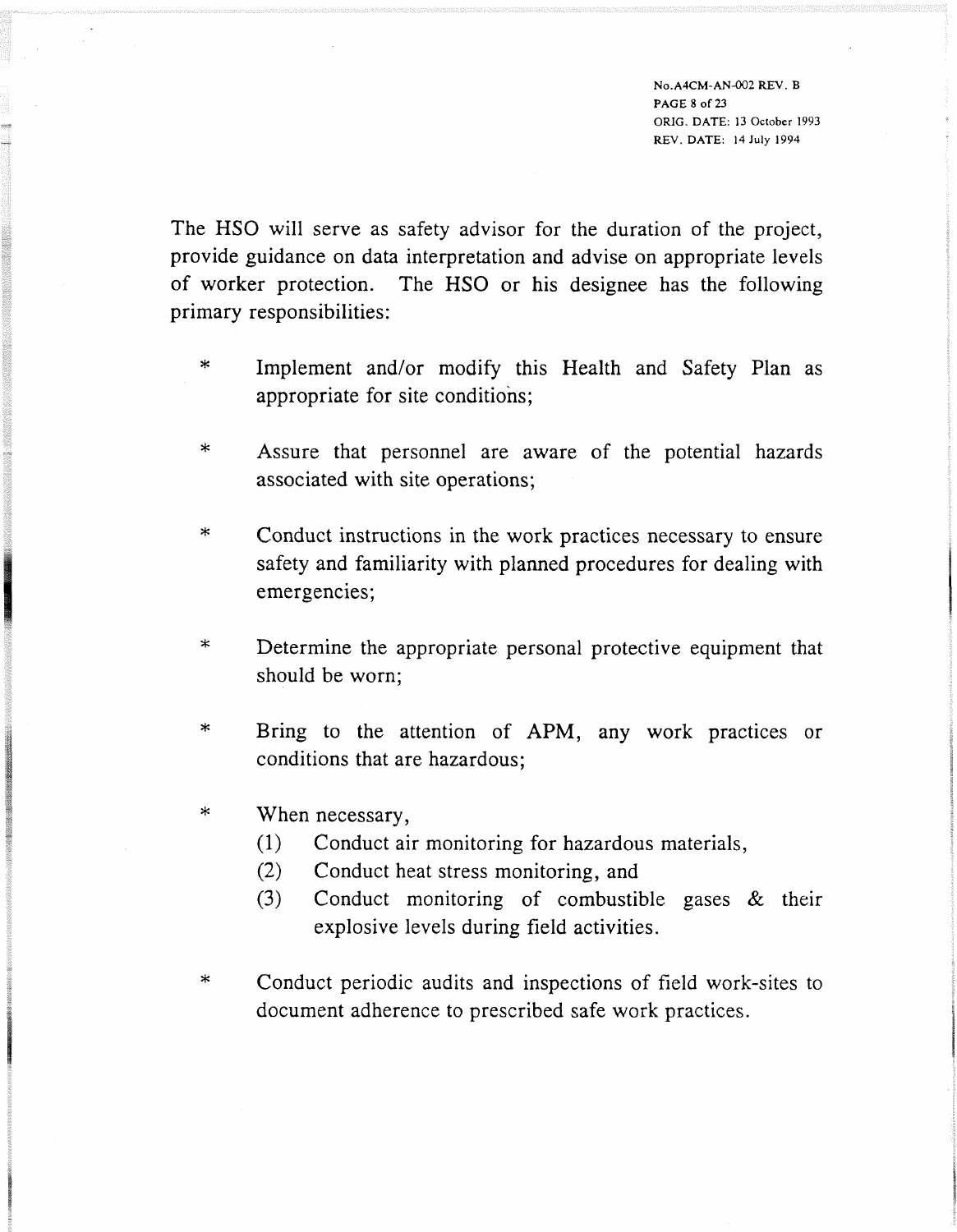**No.A4CM-AN-002 REV. B PAGE 9 of 23 ORIG. DATE: 13 October 1993 REV. DATE: 14 July 1994** 

# **HAZARD ANALYSIS**

#### **Chemical Hazards:**

It is anticipated that only low airborne concentrations of chemical constituents may be encountered during field activities.

Periodic air monitoring will be conducted by the HSO or his designee during media sampling operations. This is to obtain representative data to verify adequacy of prescribed levels of personal protection. The HNU-model 101 photoionization detector (PID) will be used by the HSO to periodically monitor air quality. The PID is capable of detecting organic vapors with ionization potentials greater than 10.2 eV in a non-specific basis. The monitoring equipment procedures are described below.

Inspect & calibrate the HNU monitor to manufacturer's instructions prior to work start-up of each sampling day. Re-calibrate after cleaning the lamp or when background levels drift. This instrument is sensitive to humidity and may require periodic lamp cleaning if it is humid. Record calibration in the log book. Monitor and record readings from each new sample site in the log book. If readings are above background, stop work and upgrade PPE. Failure of the MNU monitor to work or calibrate properly must be reported to the Associate Program Manager immediately.

The HSO may decide that in addition to the monitoring conducted using the HNU monitor, personal monitoring of breathing zone exposures may be conducted using an organic vapor monitor badge (3M OVM badge). The badges will be sent to a **ATHA** certified laboratory for analysis. This enables calculation of personnel exposure levels over a 8-hour time weighted average. The laboratory analysis results will be entered in the log book.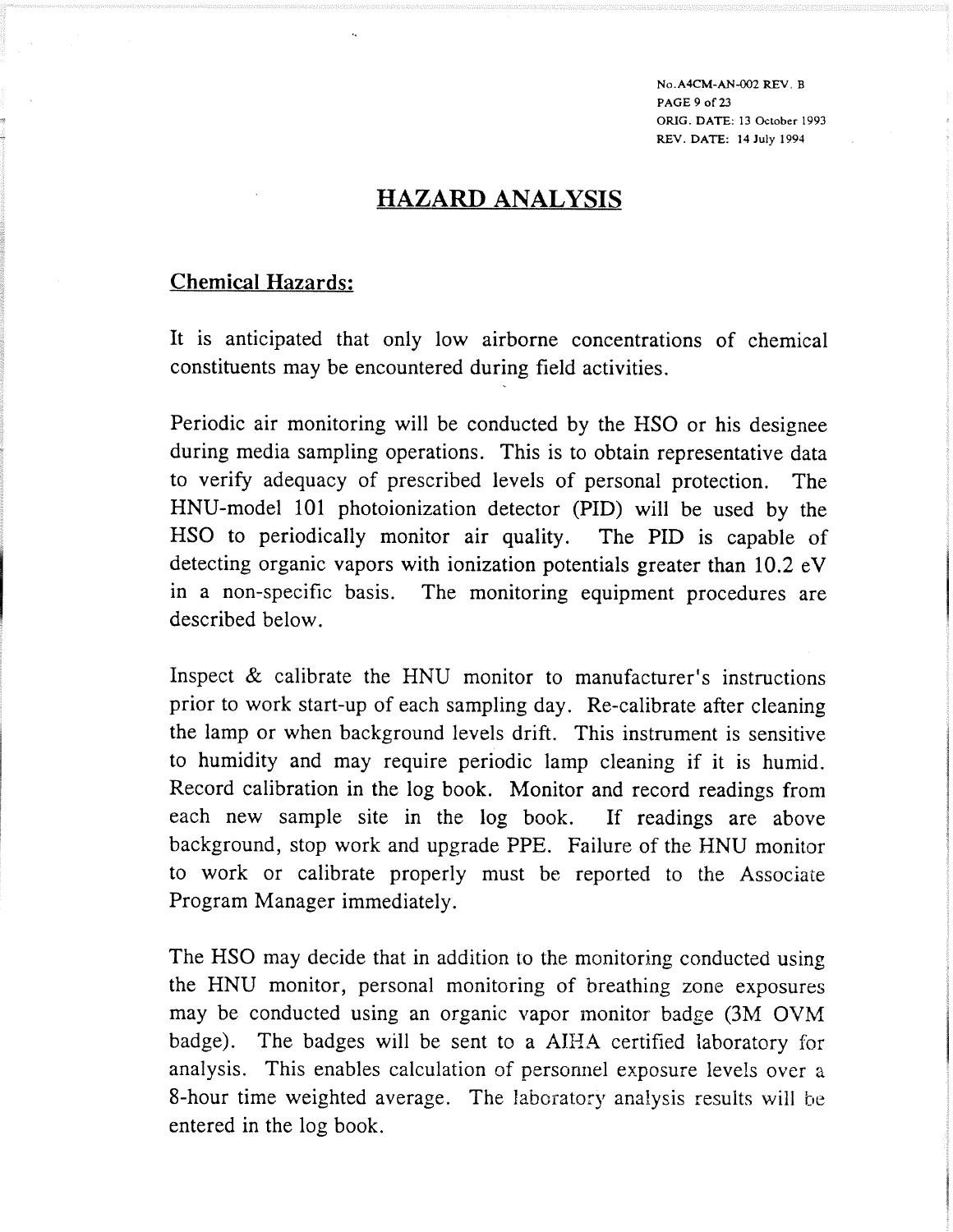**No.A4CM-AN-002 REV. B PAGE 10 of** 23 **ORIG. DATE: 13 October 1993 REV. DATE: 14 July 1994** 

#### **Radioactivitv Hazards:**

Radioactivity above natural background levels is not expected. Radioactivity detection instruments, employed by competent personnel, will be used to characterize the radiation environment. In the event elevated levels of radioactivity are detected, Rocketdyne Health Physicists will be notified to provide the proper course of action.

#### **Environmental Stress** & **Hazards:**

Other hazards which may be encountered at the site are poison oak, rattlesnakes and heat. The poison oak is located in the vegetated areas and may be present around areas where field activities takes place. It is identified by glossy (shiny) leaves. Rattlesnakes are also likely to be present. Area IV is also characterized by hilly and rocky terrain which may pose potential tripping and falling hazards. Certain field activities may require personnel to work from unstable or wet surfaces. Workers should use caution and carefully assess the work area upon approach. Always request additional assistance to assure safe performance of work tasks.

Adverse conditions, especially heat, are likely to be encountered. Personal protective equipment adds to the possibility of heat-related stress. One or more of the following will help reduce heat'stress:

\* Provide non-diuretic (non-caffeinated) liquid to replace body fluids lost due to sweating. Personnel should be encouraged to drink generous amounts of water, even if not thirsty. Commercial mixes containing salts (eg. Gatorade) should also be consumed to prevent dehydration.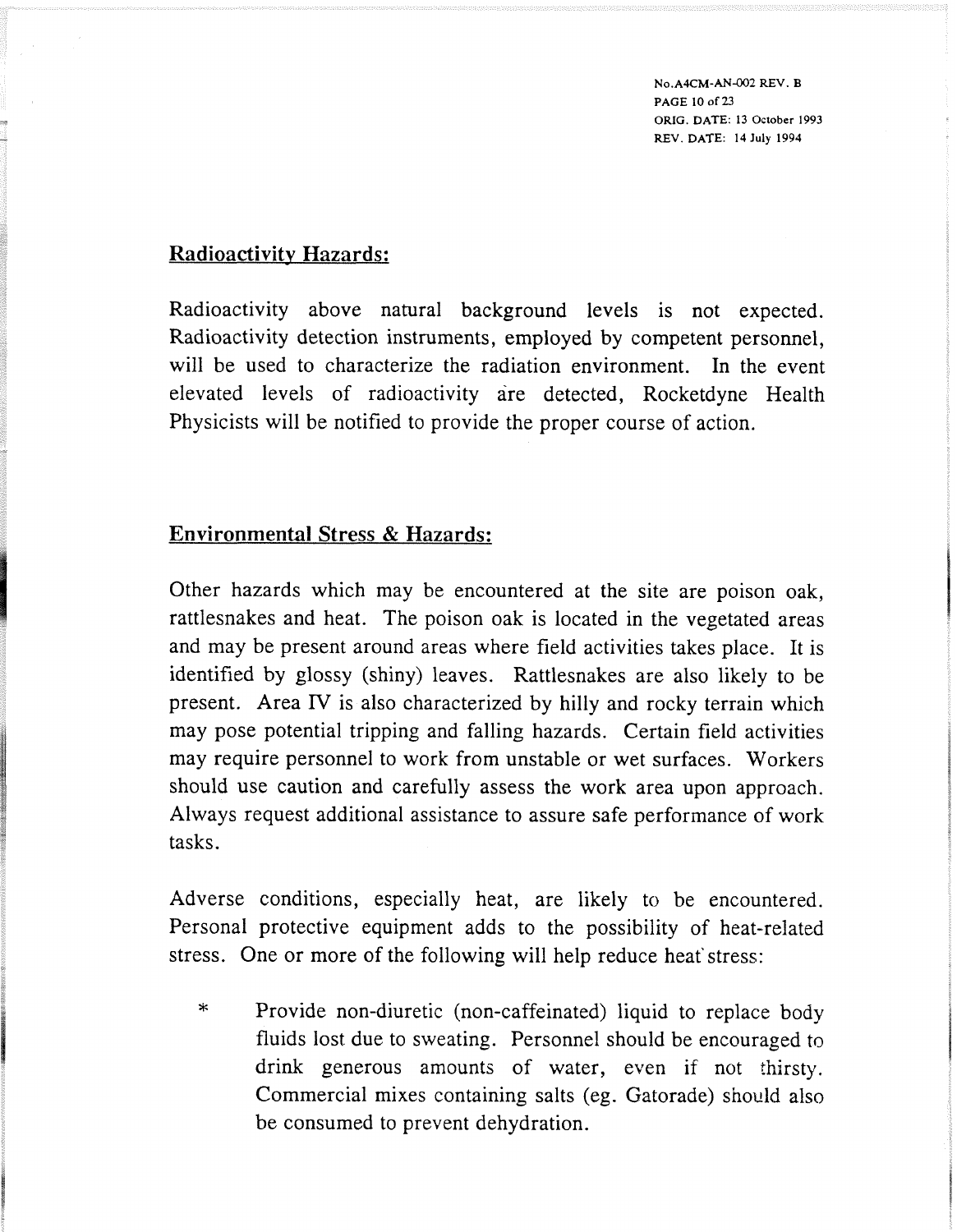**No.A4CM-AN-002 REV. B PAGE 11 of** 23 **ORIG. DATE: 13 October 1993 REV. DATE: 14 July 1994** 

- \* In extremely hot weather, conduct non-emergency response operations in the early morning or evening.
- \* Ensure that adequate shelter is available to protect personnel against adverse weather which can decrease physical efficiency and increase the probability of accidents.
- \* In hot weather, rotate shifts of workers wearing impervious clothing or provide for frequent breaks.

If the body's physiological processes fail to maintain a normal body temperature because of excessive heat, a number of physical reactions can occur, ranging from mild (such as fatigue, irritability, anxiety, and decreased concentration, dexterity or movement) to death. The crew leader shall monitor workers for heat stress.

Some heat-related problems include the following:

- \* **Heat Stress:** caused by continuous exposure to heat and humid air and aggravated by chafing clothes. Symptoms include a decreased ability to tolerate heat.
- \* **Heat Cramps:** caused by profuse perspiration with inadequate fluid intake and chemical replacement (especially salts). Signs include muscle spasms and pain in the extremities and abdomen.
- \* **Heat Exhaustion:** caused by increased stress on varlous organs to meet increased demands to cool the body. Signs include shallow breathing, pale, cool moist skin, profuse sweating, dizziness and lassitude.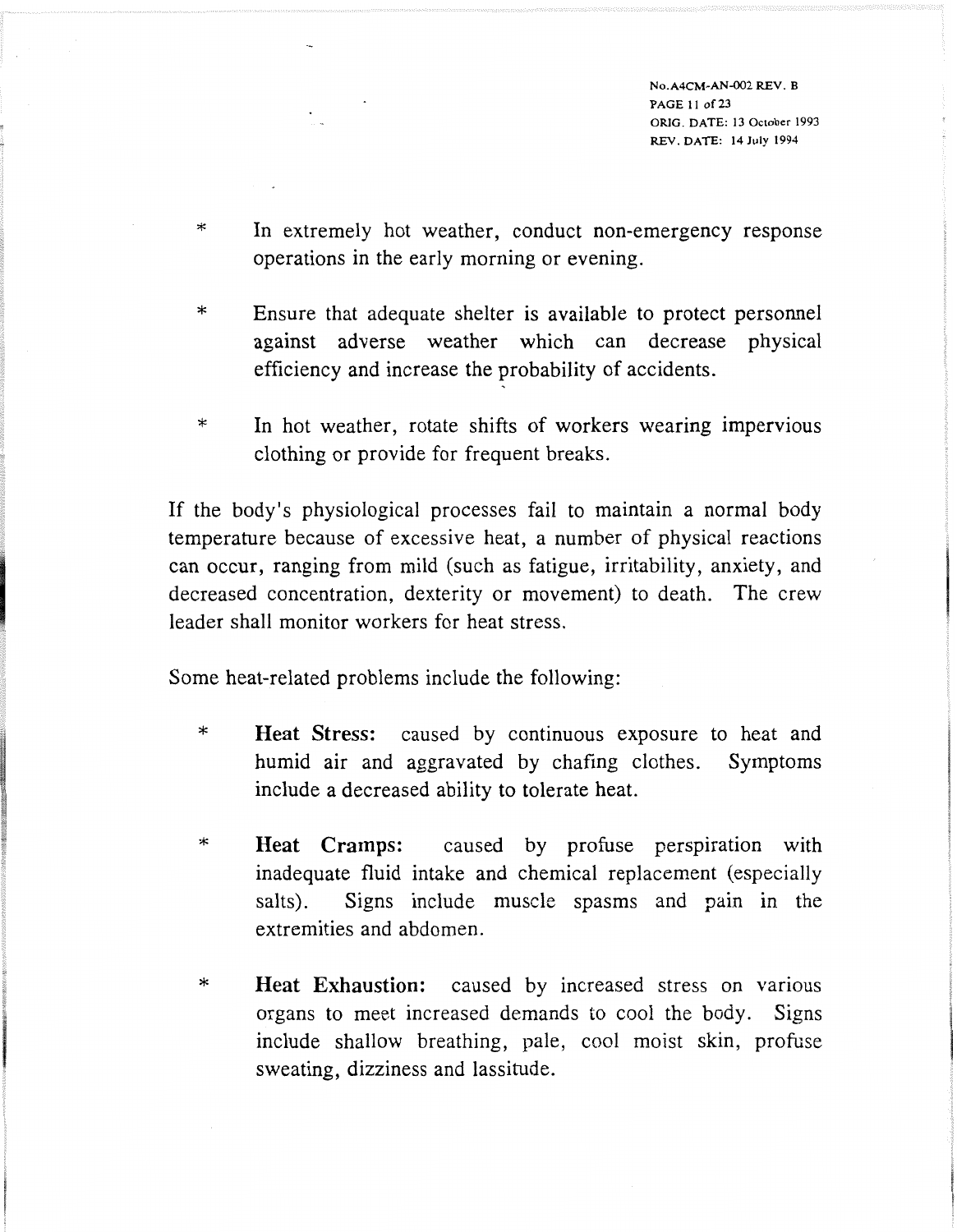**No.A4CM-AN-002 REV. B PAGE 12 of 23 ORIG. DATE: 13 October 1993 REV. DATE: 14 July 1994** 

\* **Heat Stroke:** The most severe form of heat stress. The body must be cooled immediately to prevent severe injury and/or death. Signs and symptoms are red, hot dry skin; no perspiration; nausea; dizziness and confusion; strong rapid pulse and, possibly, coma.

Personnel who exhibit any symptoms of heat stress will be removed from the sampling site and allowed 'to rest in a shaded area. Standard First Aid reference books should be consulted for specific treatment. Upon appropriate appraisal of the situation, the HSO may require personnel to be transported to the First Aid Station (Bldg. #207) located in Area I1 of SSFL. Heat stroke is a life-threatening condition. Transportation to the First Aid Station is required immediately.

#### **Other Phvsical Agents:**

Other physical hazards that may exist include noise during field operations. Excessive noise can reduce a worker's ability to communicate, and physical damage to ears and temporary or permanent hearing loss can occur due to excessive noise. Damage to ears and temporary or permanent hearing loss can be prevented by wearing ear plugs. Noise monitoring may be conducted during the initiation of this project's field activities to determine if there is a need to implement a hearing conservation program. Hearing protection will be worn when noise levels exceeds 85 dBa. Ear protection must also be worn whiie in designated hearing protection required areas.

Potential for electrical injury to workers is possible at field work-sites. Caution should be exercised in using small portable electrical equipment and field monitoring equipment. To help minimize this hazard, cnly low voltage DC equipment, or low voltage AC equipment with groundfault interrupters and water-tight corrosion resistant connecting cables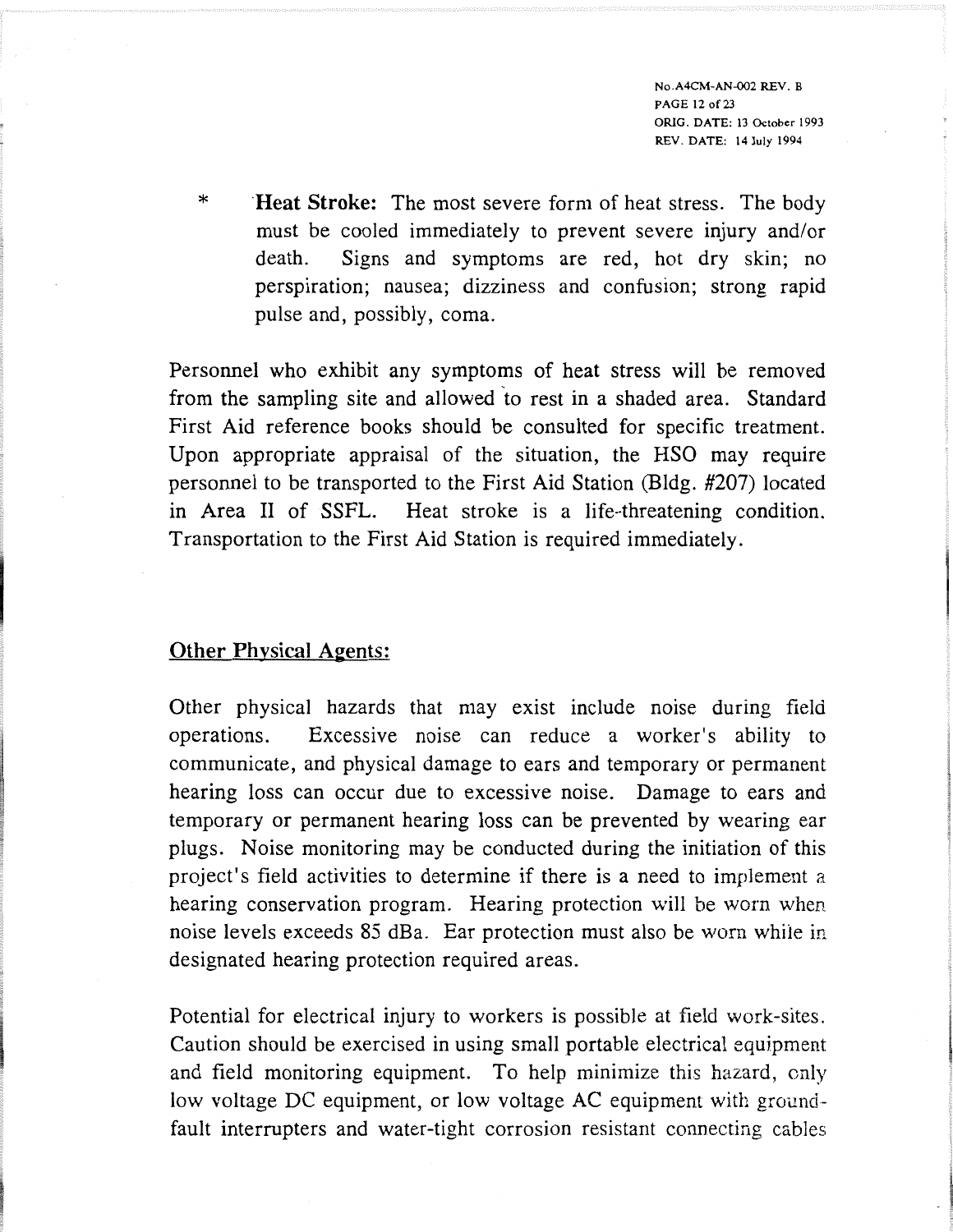**No.A4CM-AN-002 REV. B PAGE 13 of** *23*  **ORIG. DATE: 13 October 1993 REV. DATE: 14 July 1994** 

should be used on site. Also be alert to buried electric lines when conducting soil sampling. Refer to "A4CM-CA-0001 **Site** Map " for underground utilities. Workers should also be alert to locations of overhead utility lines. Care should be exercised at all times not to disturb or come in contact with overhead utility lines.

Explosion or fire may occur where numerous chemicals are present to include certain chemical reactions, ignition of explosive or flammable chemicals, and the ignition of materials due to oxygen enrichment. Also, smoking by workers presents a potential for causing explosion or fire; therefore, no smoking is permitted at field work-sites. The HSO may require that combustible gases be monitored by the Crew Leader during field work. If the concentration exceeds 10% of the lower explosive levels (LEL), work will be stopped and the area evacuated until vapor concentrations are reduced.

#### Summary:

The potential impacts of the identified hazardous constituents and general risk of the work to be performed on-site by workers, and impact to the environment and the public are anticipated to be minimal. Good safety practices and procedures will be expected to minimize and mitigate any abnormalities that may arise.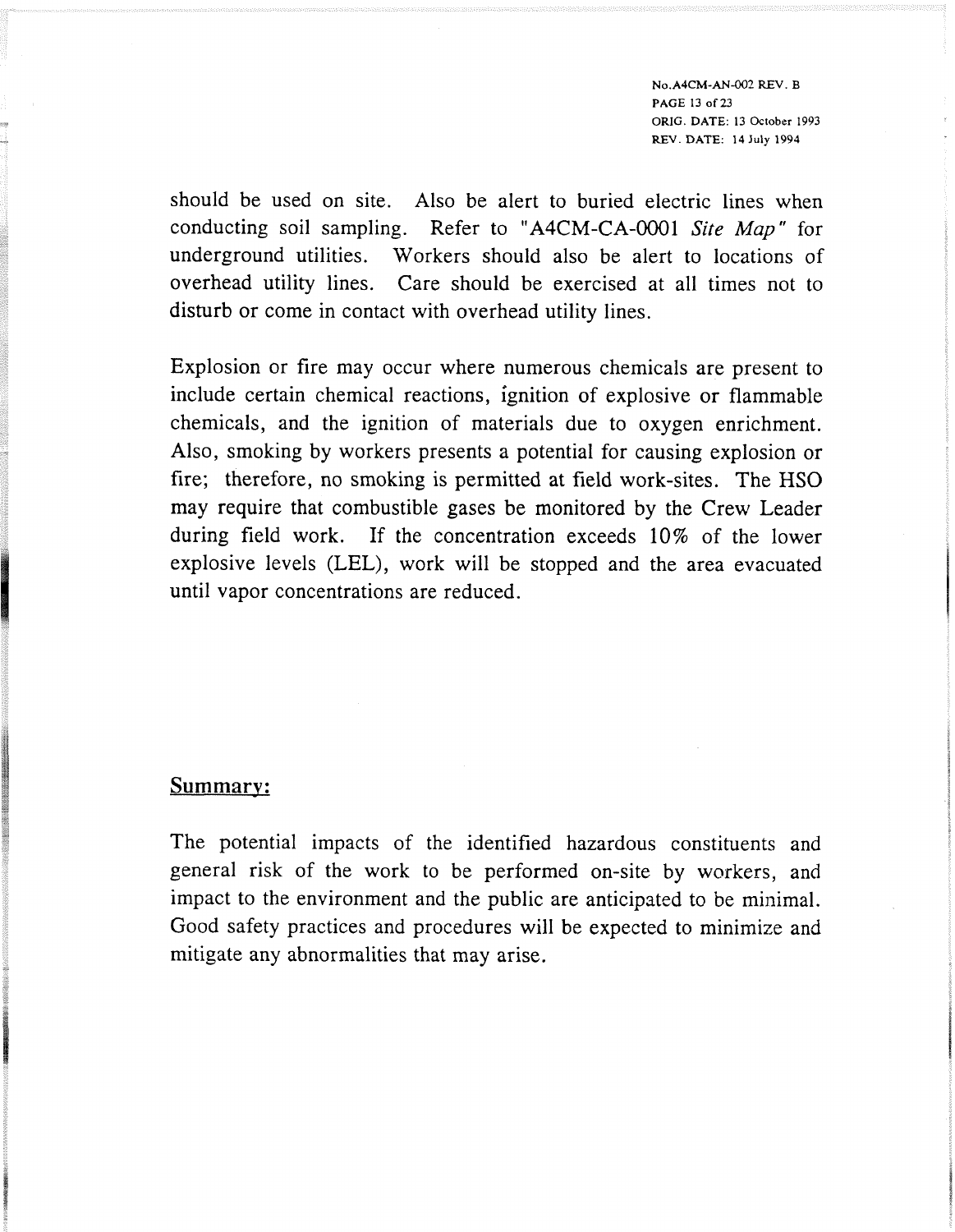**No.A4CM-AN-002 REV. B PAGE 14 of 23 ORIG. DATE: 13 October 1993 REV. DATE: 14 July 1994** 

### **TRAINING REQUIREMENTS**

Per the US Department of Energy requirements (DOE **5480.11,**  *Radiation Protection for Occupational Workers, December 1988), all* field personnel will receive a **3** hour training course on radiation hazards. This is course #4013 "Radiation Safety".

Due to the remote locations of the work-sites, all work shall be performed in teams of at least 2 workers. All workers assigned to the team must be trained and possess current certification in CPR and First Aid. This is course # **4044** *"Cardio Pulmonary Resuscitation".* 

All field personnel shall be familiarized with the contents and requirements as defined in this HASP.

Records of training shall be maintained by the ETEC Training Coordinator.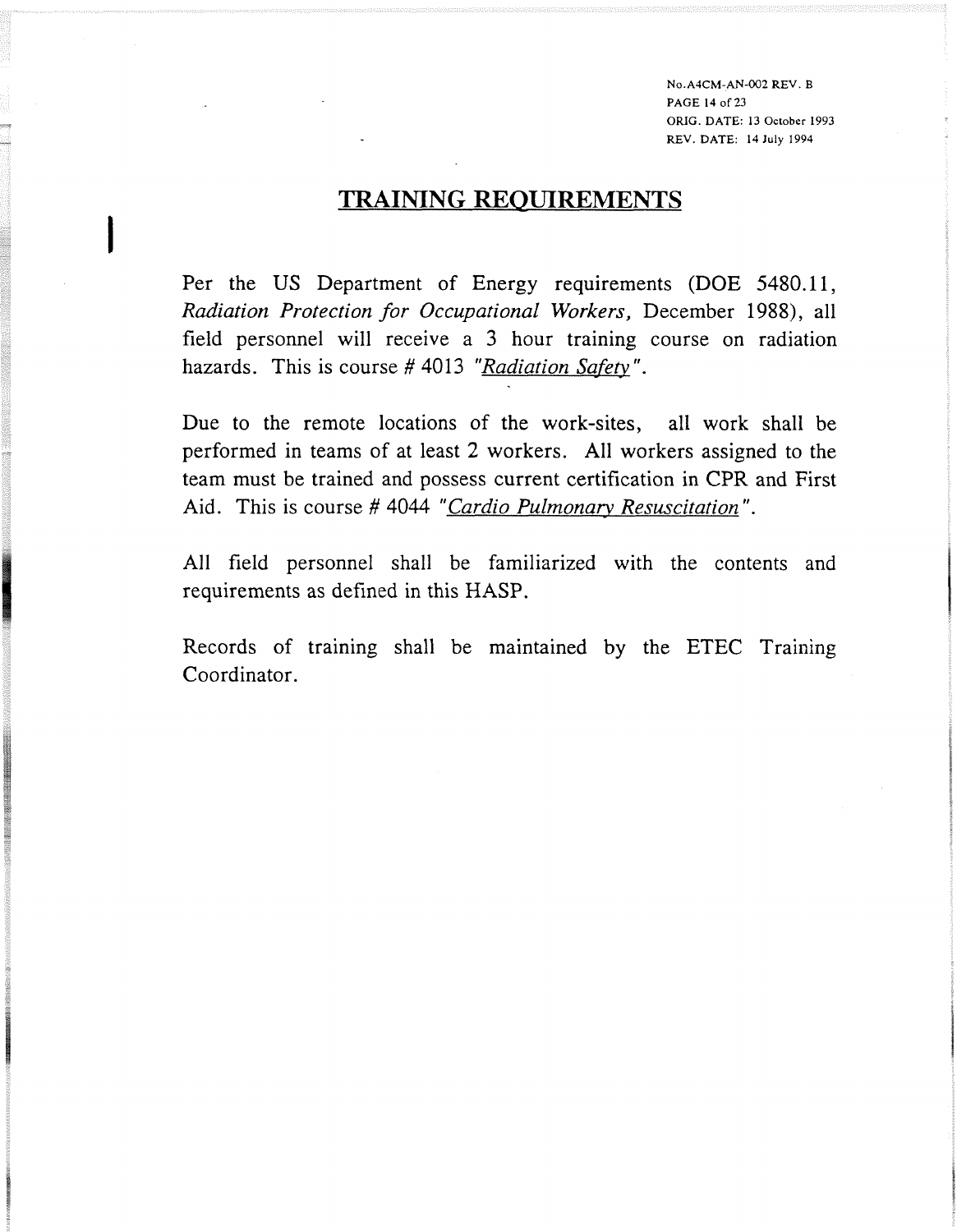**No.A4CM-AN-002 REV. B PAGE 15 of 23 ORIG. DATE: 13 October 1993 REV. DATE: 14 July 1994** 

### **PERSONAL PROTECTIVE EOUIPMENT**

Personnel must wear protective equipment when work activities involve known or suspected atmospheric contamination, when dangerous vapors, gases, or particulates may be generated, or when direct contact with dermally active substances may occur. Respirators can protect lungs, the gastrointestinal tract, and eyes against air toxicants. Chemical-resistant clothing can protect the skin from contact with skindestructive and skin-absorbable chemicals. Good personal hygiene limits or prevents ingestion of materials.

Protection levels designed to protect the body against contact with known or anticipated chemical hazards are divided into four categories according to the degree of protection afforded:

- Level A: Should be selected when the highest level or respiratory, skin, and eye protection is needed.
- Level B: Should be selected when the highest level of respiratory protection is needed, but a lesser level or skin protection.
- Level C: Should be selected when types of airborne substances are known, the concentrations are measured, and the criteria for using air-purifying respirators are met.
- Level D: Should be worn on sites with no respiratory or skin hazards. This is primarily a work uniform providing minimal protection.

The level of protection selected is based on: (1) Determination of hazards by HSO by air monitoring data. (2) Types and measured concentrations of the chemical substances in the ambient atmosphere and their associated toxicity. (3) Potential exposure to substances in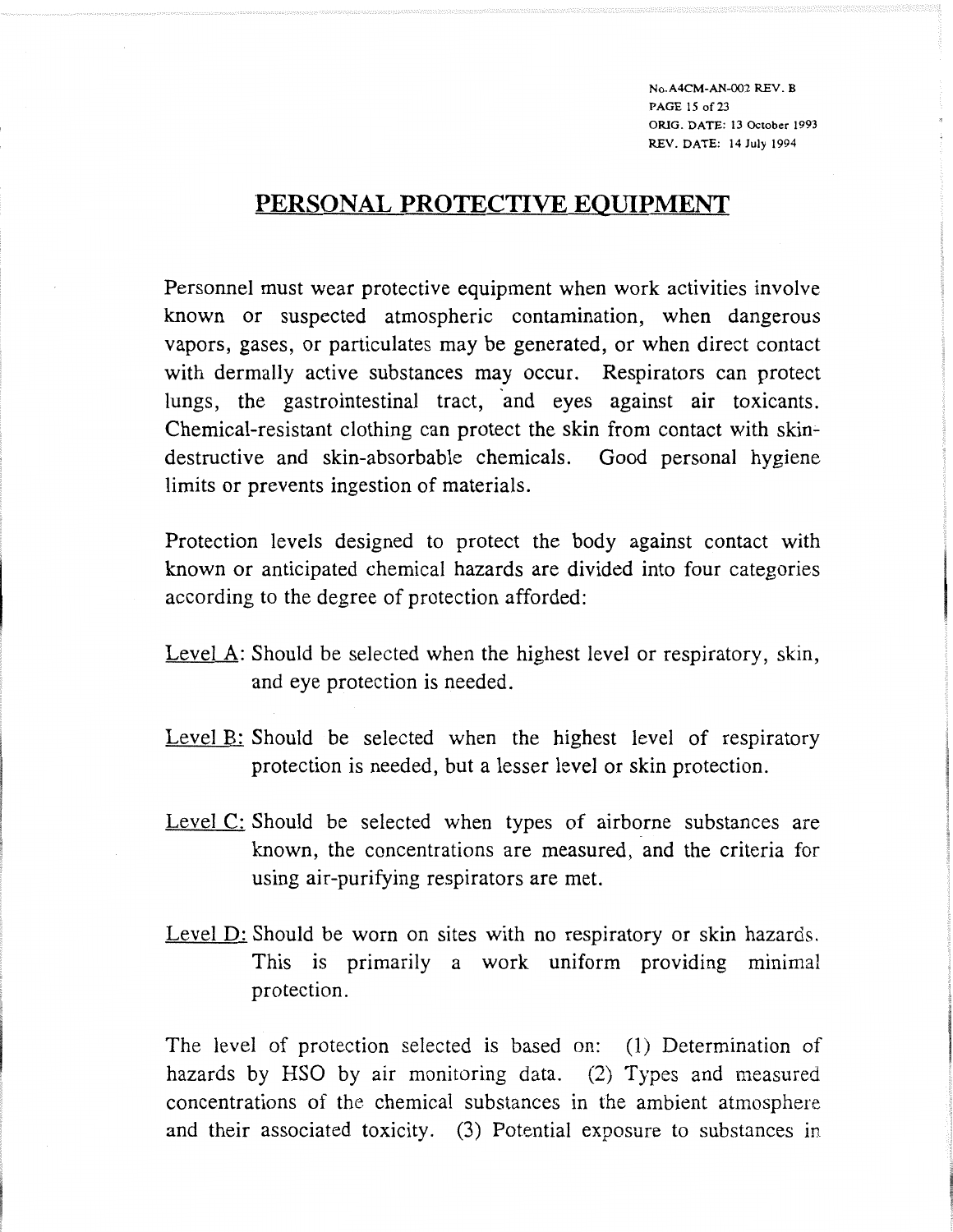**No.A4CM-AN-002** REW. **B PAGE 16 of** 23 **ORIG. DATE: 13 October 1993 REV. DATE: 14 July 1994** 

air, splashes of liquids, or other indirect contact with material due to the task being performed.

\*\* **FOR THE PURPOSE OF THIS PROJECT, LEVEL D IS ANTICIPATED** *BASED UPON THE CONCENTRATIONS OF HAZARDOUS CONSTITUENTS AND RADZOACTIVITY ANTICIPA TED.* **THE:** *HSO*  WILL MAKE FINAL DETERMINATION OF PPE REQUIREMENTS *UPON PROJECT INITIA TION. SAID DETERMINATION WILL BE*  **LOGGED IN THE FILD ACTIVITY LOGS.** 

The following components of clothing and equipment assembled together are detailed for Level C and Level D protection.:

Level D Protection:

- 1. Personal Protective Ensemble: Required:
	- Safety boots/shoes
- <sup>I</sup> Coveralls (cloth or coated TYVEK)
	- **Gloves**
	- Safety glasses or chemical splash goggles

Optional:

- Hearing protection, if necessary
- Escape mask, if necessary
- Face shield
- **<sup>I</sup>** Hardhat

2. Criteria for Level D selection:

The use of Level D protection is permissible only where no hazardous air pollutants have been measured in the breathing zone, and where work functions preclude splashes, immersion, or potential for unexpected inhalation of any hazardous chemicals (ie, no inhalable toxic substances).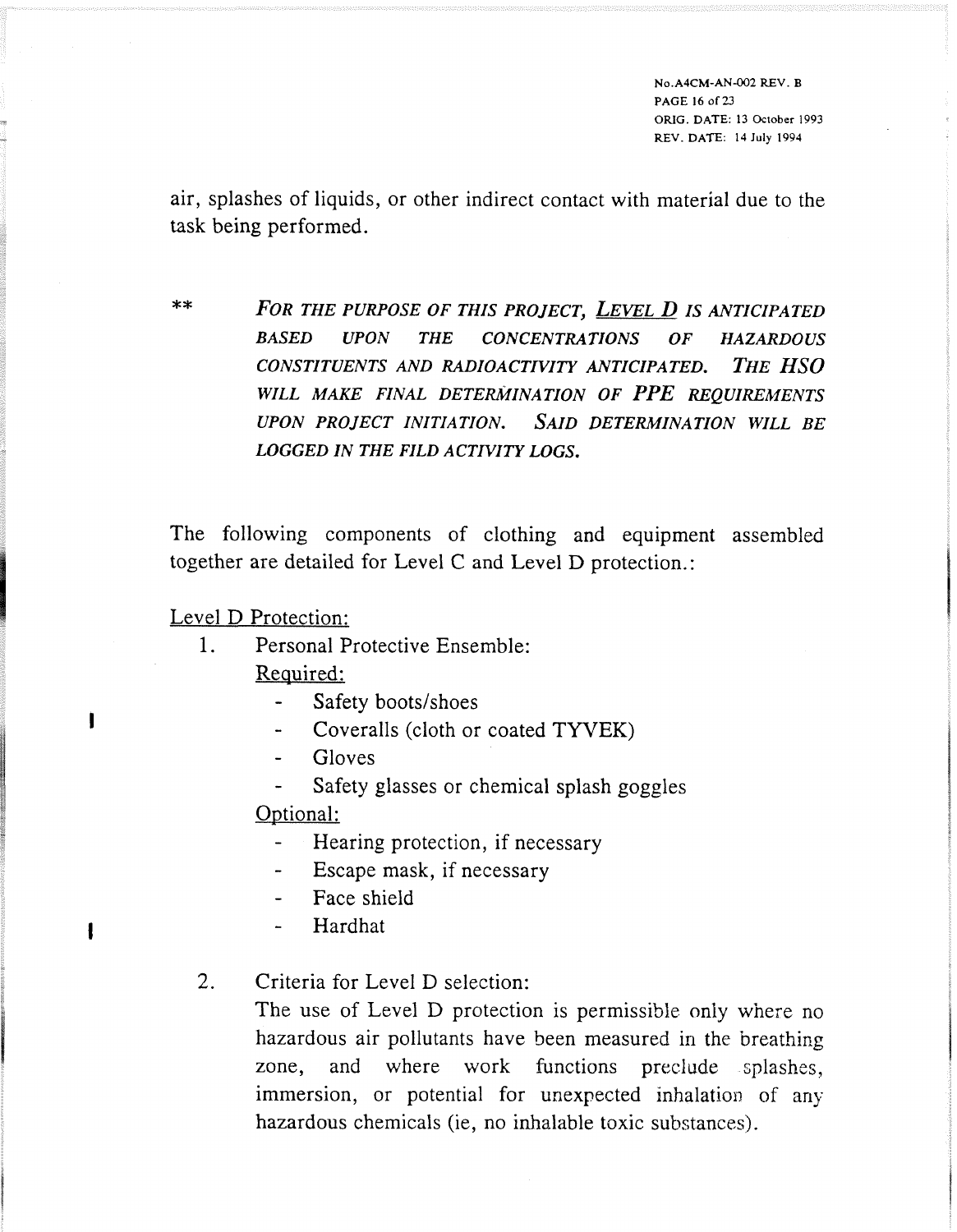#### Level C Protection:

- 1. Personal Protective Equipment: Required:
	- Full-face or half-mask, air purifying respirators (NIOSH approved)
	- Chemical resistant clothing (TYVEK)
	- Chemical resistant gloves (outer & inner)
	- Chemical resistant safety boots
	- Hardhat
- 2. Criteria for level C selection:

The use of Level C protection is permissible only where (1) oxygen concentrations are greater than or equal to 19.5% by volume. (2) Measured air concentrations of identified substances will be reduced by the respirator below the substance's threshold limit value (TLV) and the concentration is within the service limit of the canister.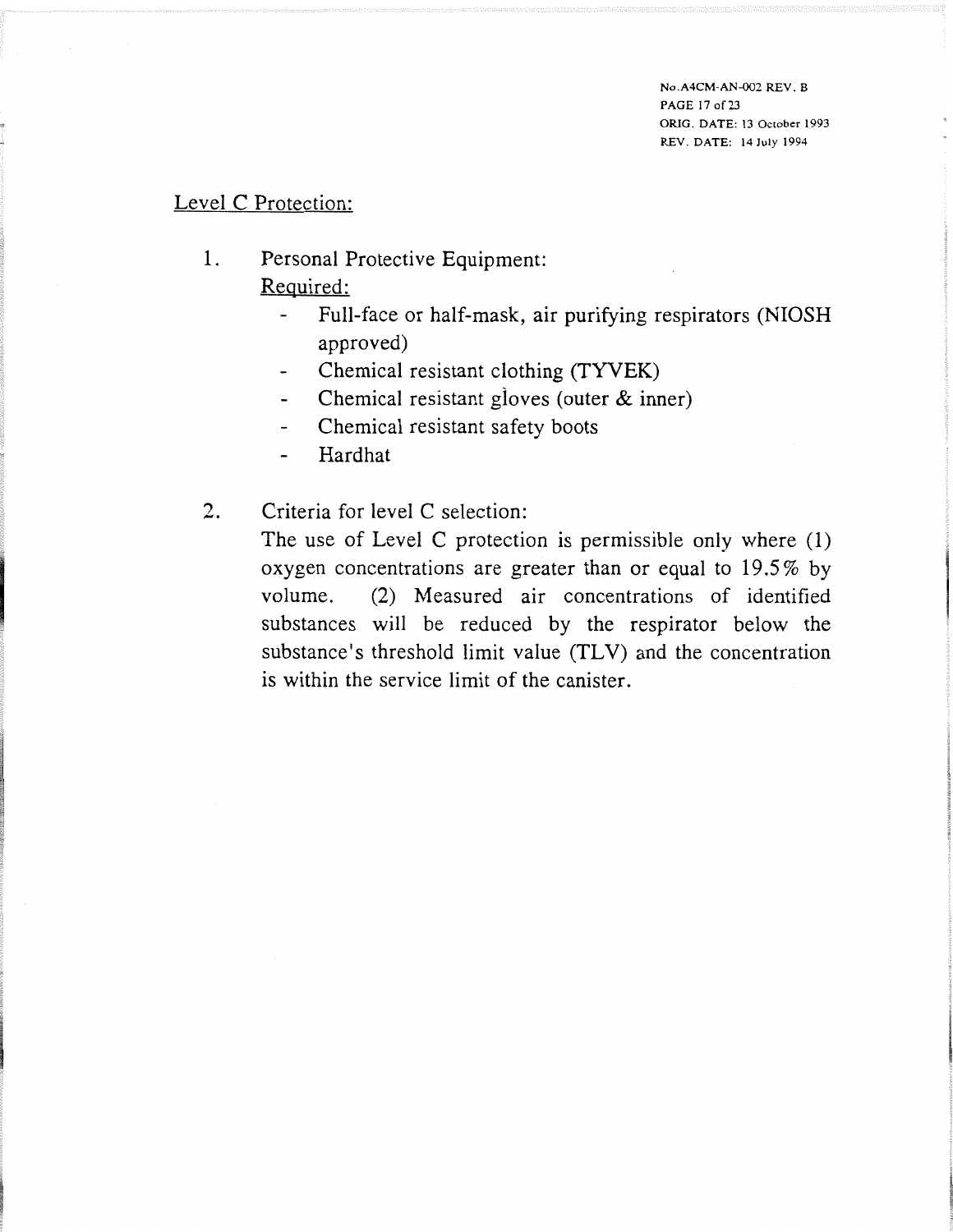**No.A4CM-AN-002 REV. B PAGE 18'of 23**  ORIG. **DATE: 13 October 1993 REV. DATE: 14 July 1994** 

### **MEDICAL SURVEILLANCE**

Workers will have to be found medically fit to participate in field activities. A11 personnel assigned to field work will participate in the company's Medical Surveillance program and receive annual physical examinations. The examination will include a medical and occupational history review, physical exam (sight, hearing, and pulmonary), blood and urine laboratory tests, and a physician's evaluation.

Medical records will be confidential in accordance with CCR Title 8. Records will be maintained for thirty years, in accordance with OSHA's rule on Access to Employee Exposure and Medical Records.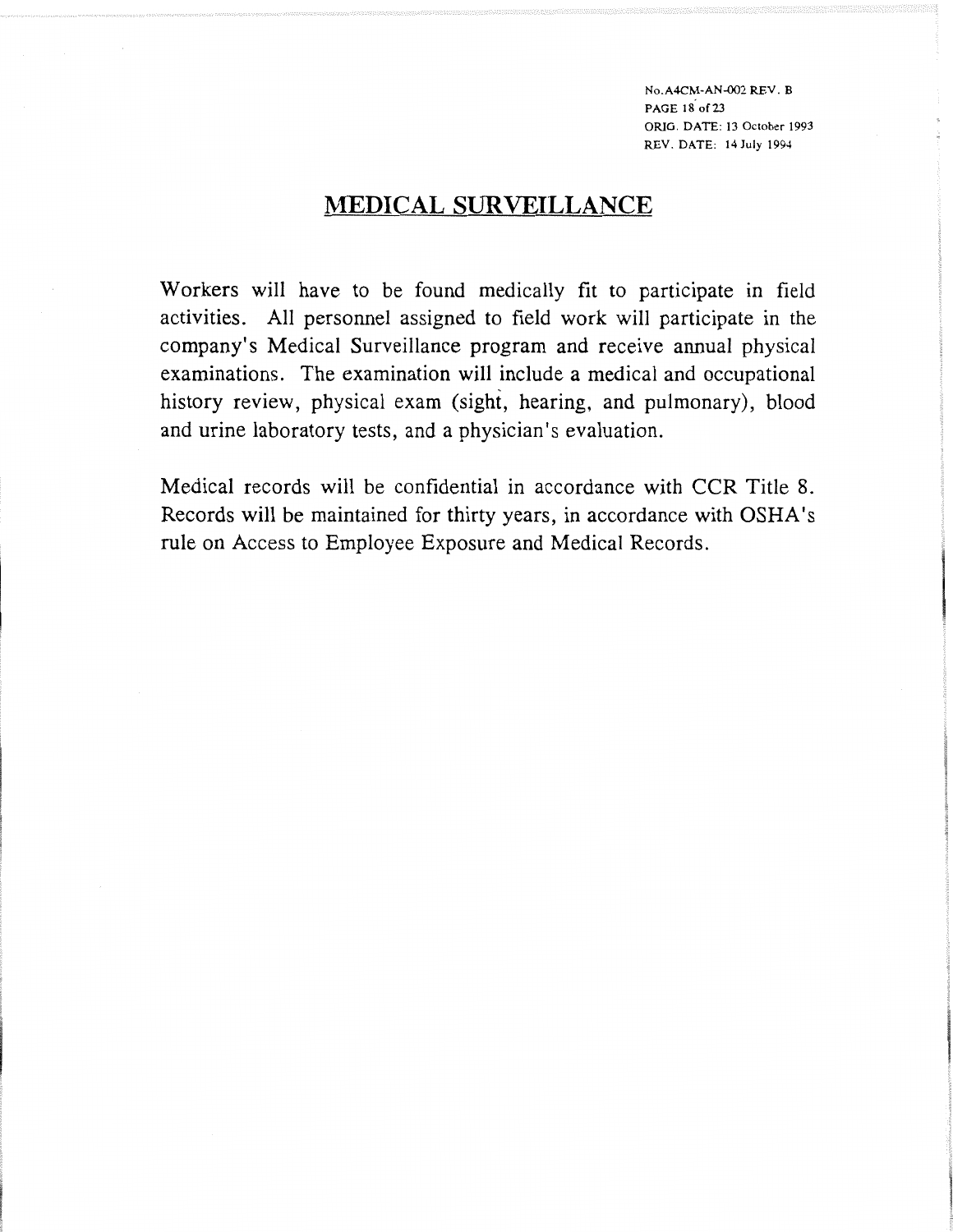**No.A4CM-AN-002 REV. B PAGE 19 of 23 ORIG. DATE: 13 October 1993 REV. DATE: 14 July 1994** 

### **EMERGENCY RESPONSE PLAN**

Emergency services, including a fire department and EMT staff, are available at the SSFL facility. The Control Center in Area I1 is the headquarters for emergency services. For all emergencies, call extension 5333 (818/586-5333) directly from any on-site telephone. On-site security will contact outside emergency services as necessary.

Due to the nature of the field activities which may be conducted at remote locations without ready accessibility to telephones, it is imperative that field work be conducted in teams of at least **2** workers.

Should outside services be required, the nearest hospitals are:

- (1) West Valley Hospital **22141** Roscoe Blvd. Canoga Park, CA **(81 8) 340'-0580**
- **(2)** Humana Hospital **7300** Medical Center Drive Canoga Park, CA **(818) 712-4100**

A map to the hospitals is shown in  $\Delta$ ttachment-01.

In the event of adverse weather conditions, the HSO or APM may suspend field work to protect the safety and health of field personnel. Issues to be considered in determining whether work should be suspended are the potential for heat stress, inclement weather, lightning strikes, and limited visibility.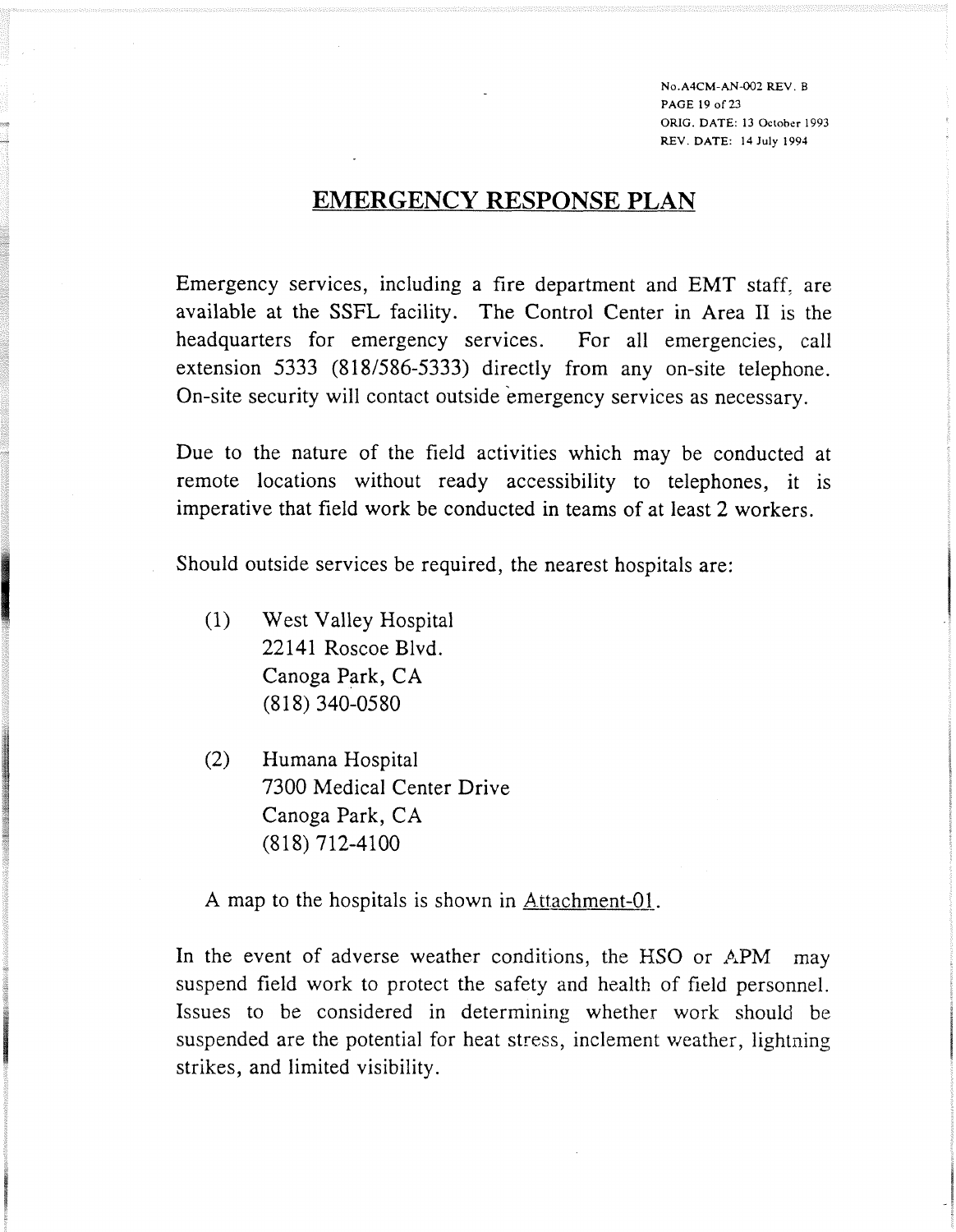**No.A4CM-AN-002 REV. B PAGE 20 of 23 ORIG. DATE: 13 October 1993 REV. DATE: 14 July** 1994

The emergency contact personnel include the following:

Associate Program Manager: Alex Klein (818) 586-5920 (SSFL)

Health & Safety Officer: Kathy Shane (81 8) 586-4800 **(Canoga)** Beeper #: 1036 Alternate: Josh Erman (8 18) 586-6067 (SSFL) Beeper # 1866

Site Manager: Rodney Meyer (8 1 8) 586-5400 (SSFL)

First Aid Station: (818) 586-5622 (SSFL)

Security Control Center: (818) 586-5333 (SSFL)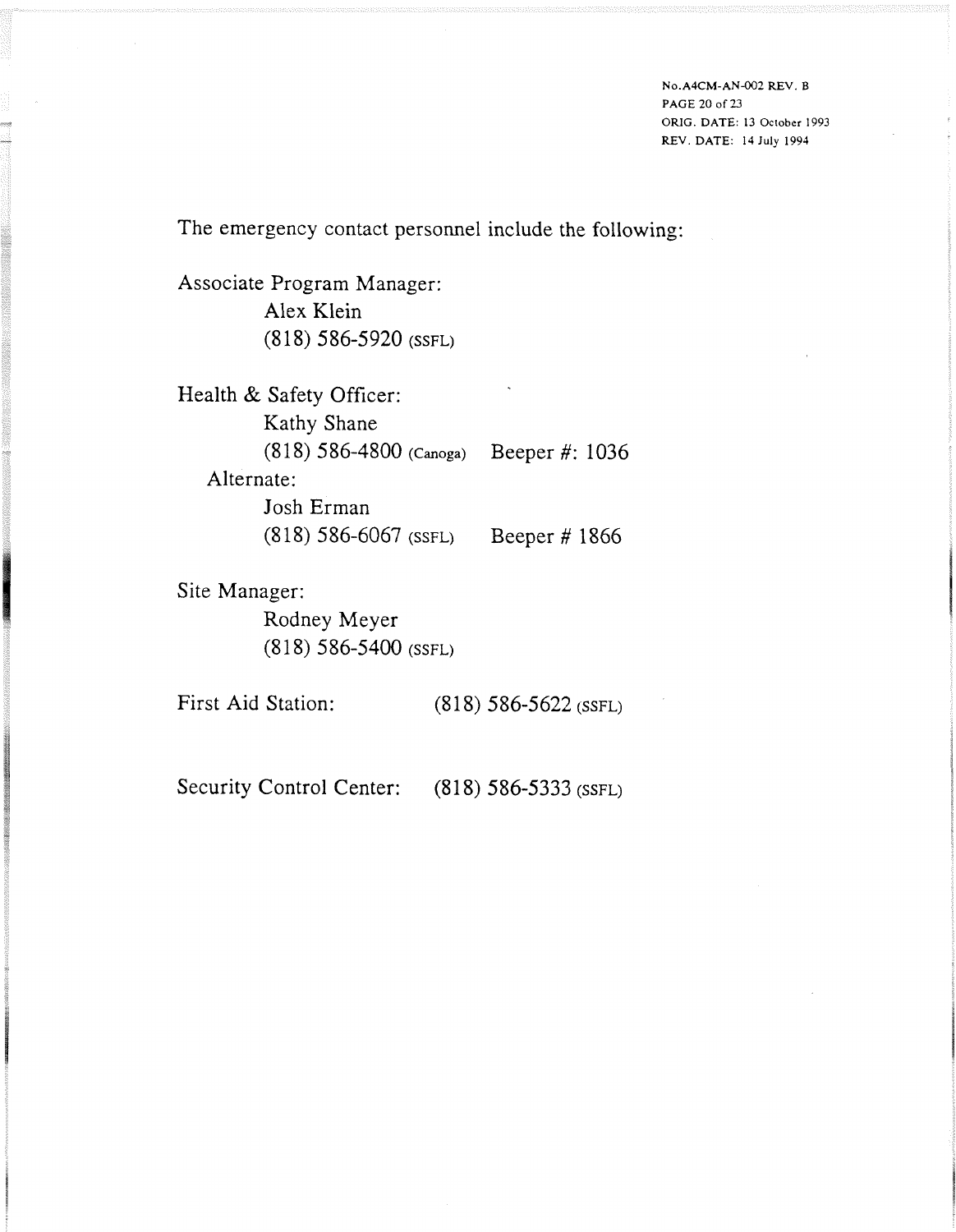**No.A4CM-AN-002 REV. B PAGE 21 of 23 ORIG. DATE: 13 October 1993**  REV. **DATE: 14 July 1994** 

## DOCUMENTATION REQUIREMENTS

It is the responsibility of (1) the HSO to establish, and (2) the APM to assure, proper and adequate domentation and records for the following:

- \* Occupational injuries and illness;
- \* Accidents/incidents;
- \* Health & Safety monitoring logs;
- \* Inspections & citations, and corrective actions;
- \* Safety training.

Field activity logs shall be prepared and maintained by the crew leader, containing data which supports and is useable for the above proposes.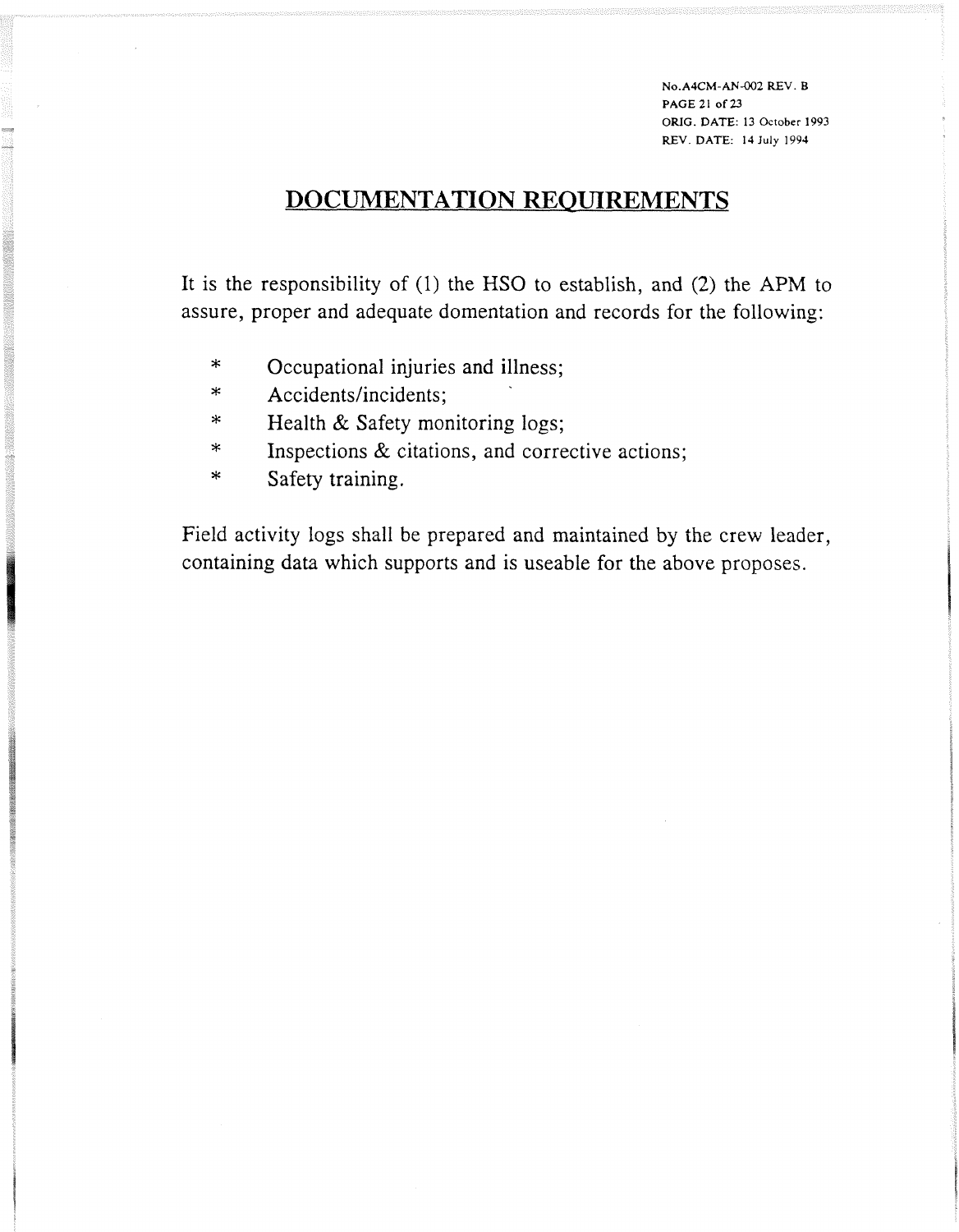#### **NO. A4CM-AN-002 REV. B PAGE 22 of** *23*  **ORIG. DATE: 13 October 1993 REV. DATE: 14 July 1994**



ATTACHMENT-01